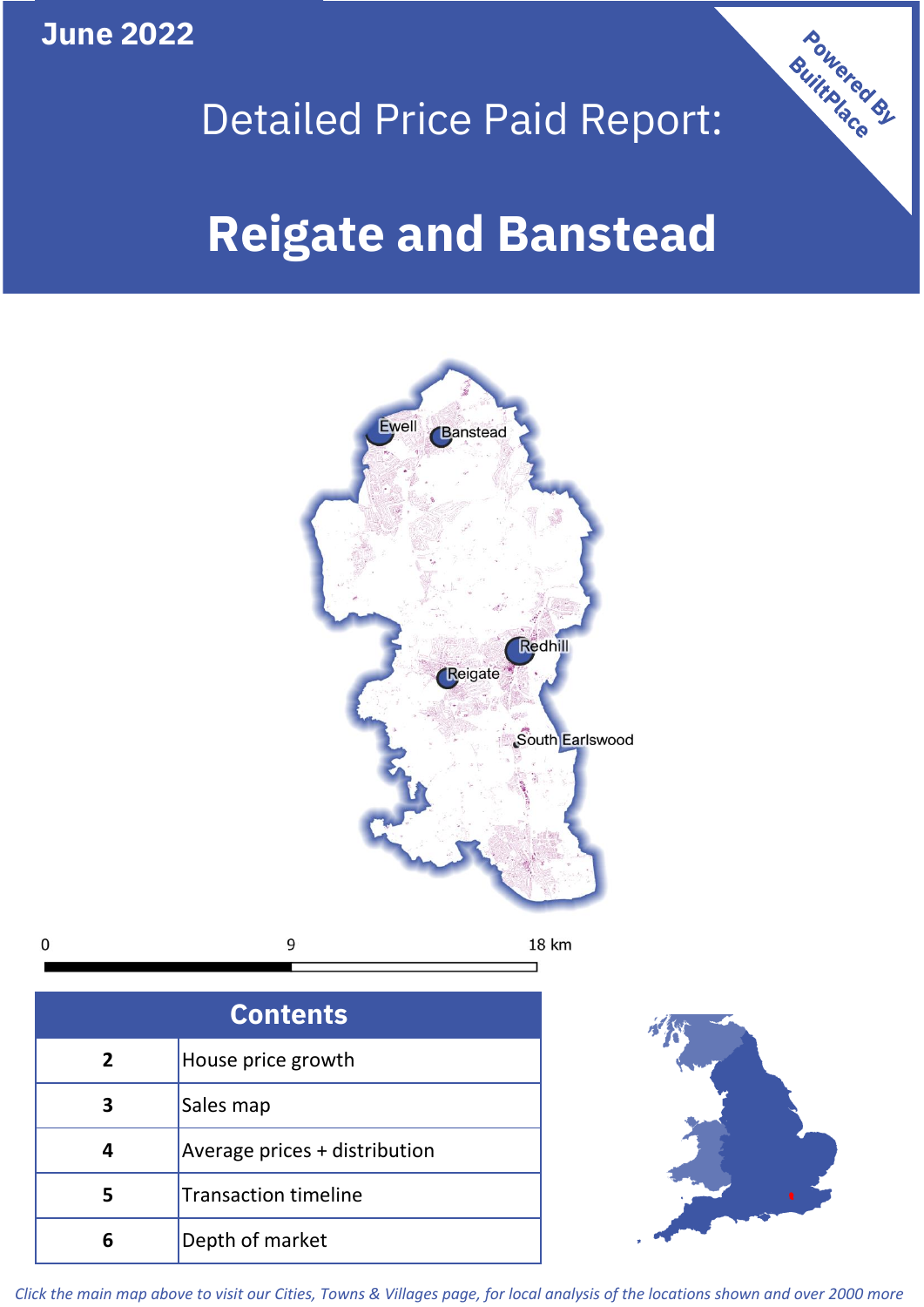#### **Headline Data**

|                     | <b>Current level</b> | 3 month  | <b>Annual</b> | 5 year | 10 year |
|---------------------|----------------------|----------|---------------|--------|---------|
| <b>House prices</b> | £477,468             | 1.7%     | 8.6%          | 19.2%  | 72.8%   |
| <b>Transactions</b> | 2,707                | $-12.3%$ | 23.4%         | 3.4%   | 17.1%   |

# **House Price Growth (April 2022 data)**

#### *Annual Change in House Prices*



House prices in Reigate and Banstead grew by 8.6% in the 12 months to April 2022 (based on 3-month smoothed data). By comparison national house prices grew by 10.7% and prices in the South East grew by 11.5% over the same period.

Reigate and Banstead house prices are now 63.3% above their previous peak in 2007, compared to +60.7% for the South East and +52.9% across England.



#### *Year-To-Date Change in House Prices, December to April*

Local prices have grown by 3.2% in 2022 so far, compared to growth of 0.6% over the same period last year.

#### *Source: OS OpenData; UK House Price Index (Contains HM Land Registry data © Crown copyright)*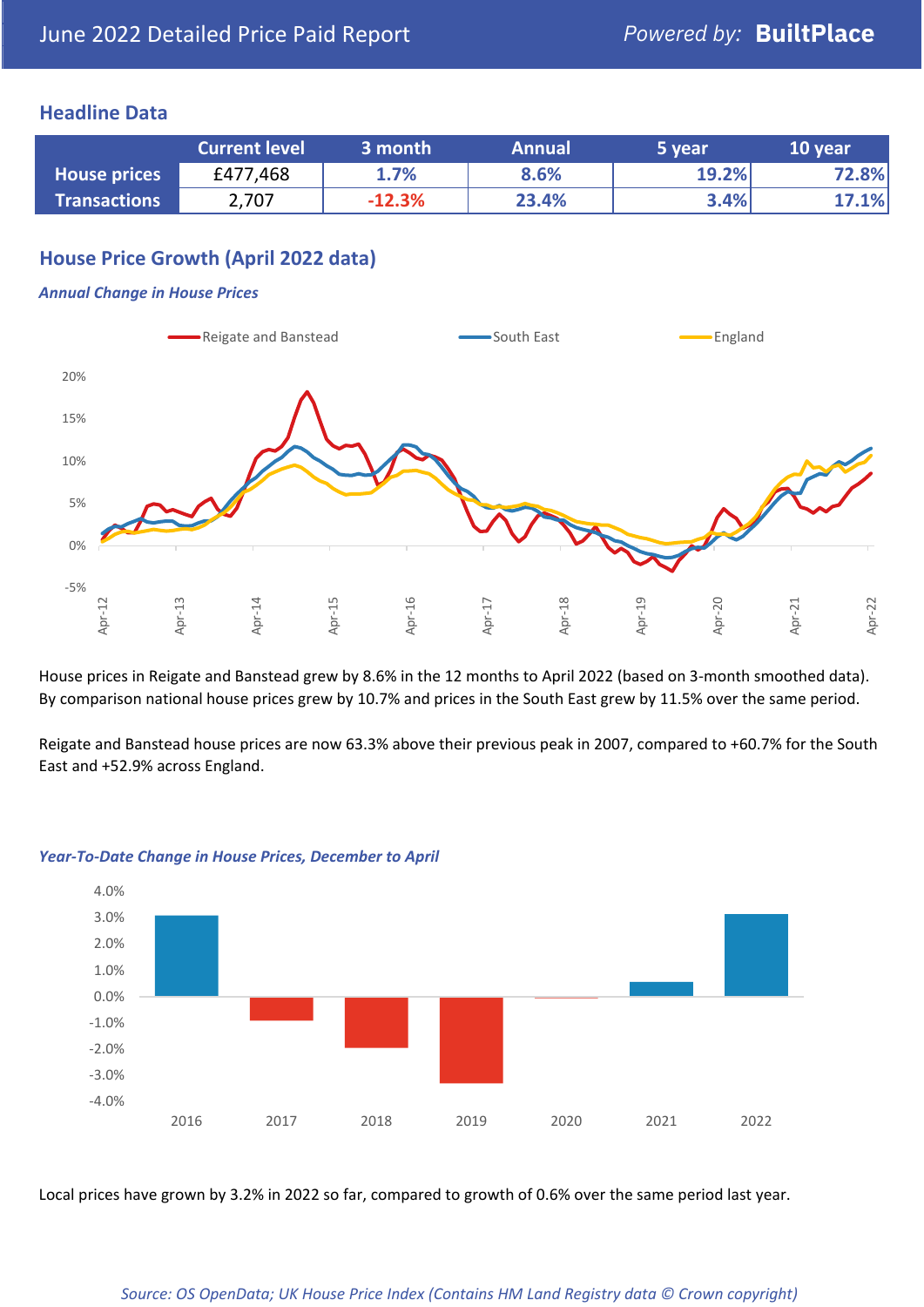# **House Price Map**

*12 months to April 2022*



*Each point is one postcode, coloured by the average value relative to all sales in this local authority (price bands are LA-specific quintiles).*

# **Map Key**

|  | £ |
|--|---|
|  | £ |
|  | £ |
|  | £ |
|  |   |

| Min      | <b>Max</b> |                            |
|----------|------------|----------------------------|
| Up to    | £286,000   | 1st quintile / lowest 20%  |
| £286,000 | £397,000   | 2nd quintile               |
| £397,000 | £499,000   | 3rd quintile               |
| £499,000 | £719,000   | 4th quintile               |
| £719,000 | and over   | 5th quintile / highest 20% |

*Source: OS OpenData; UK House Price Index (Contains HM Land Registry data © Crown copyright)*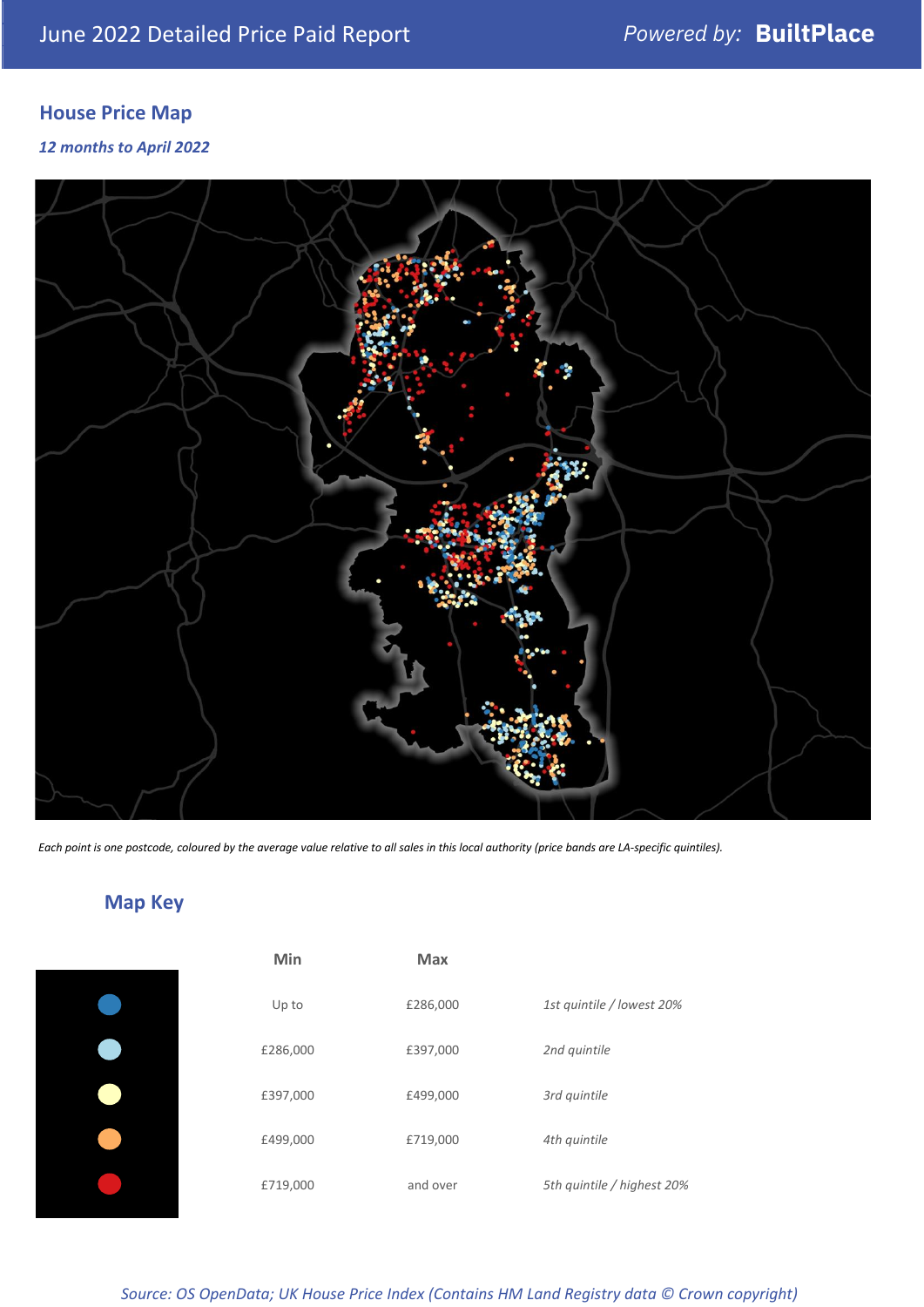# **Average House Price by Property Type**

#### *12 months to April 2022*



|                 | <b>New</b> | <b>Second hand</b> |  |  |
|-----------------|------------|--------------------|--|--|
| <b>Flat</b>     | £404,279   | £278,952           |  |  |
| <b>Terraced</b> | £431,195   | £427,871           |  |  |
| Semi-detached   | £375,000   | £545,297           |  |  |
| <b>Detached</b> | £521,046   | £912,441           |  |  |

# **House Price Distribution by Year**

*All properties, by price band and calendar year (2020 = year to date)*

|                    | 1997 | 2002 | 2007 | 2012 | 2017 | 2019 | 2020 |
|--------------------|------|------|------|------|------|------|------|
| <b>Under £100k</b> | 57%  | 7%   | 1%   | 2%   | 1%   | 1%   | 1%   |
| £100-200k          | 32%  | 51%  | 22%  | 22%  | 6%   | 4%   | 4%   |
| £200-300k          | 8%   | 22%  | 39%  | 34%  | 19%  | 15%  | 20%  |
| E300-400k          | 2%   | 10%  | 18%  | 17%  | 27%  | 20%  | 15%  |
| E400-500k          | 1%   | 6%   | 9%   | 10%  | 17%  | 20%  | 16%  |
| £500k-1m           | 1%   | 4%   | 10%  | 13%  | 27%  | 32%  | 38%  |
| £1-2m              | 0%   | 1%   | 1%   | 2%   | 3%   | 6%   | 7%   |
| <b>Over £2m</b>    | 0%   | 0%   | 0%   | 0%   | 0%   | 1%   | 1%   |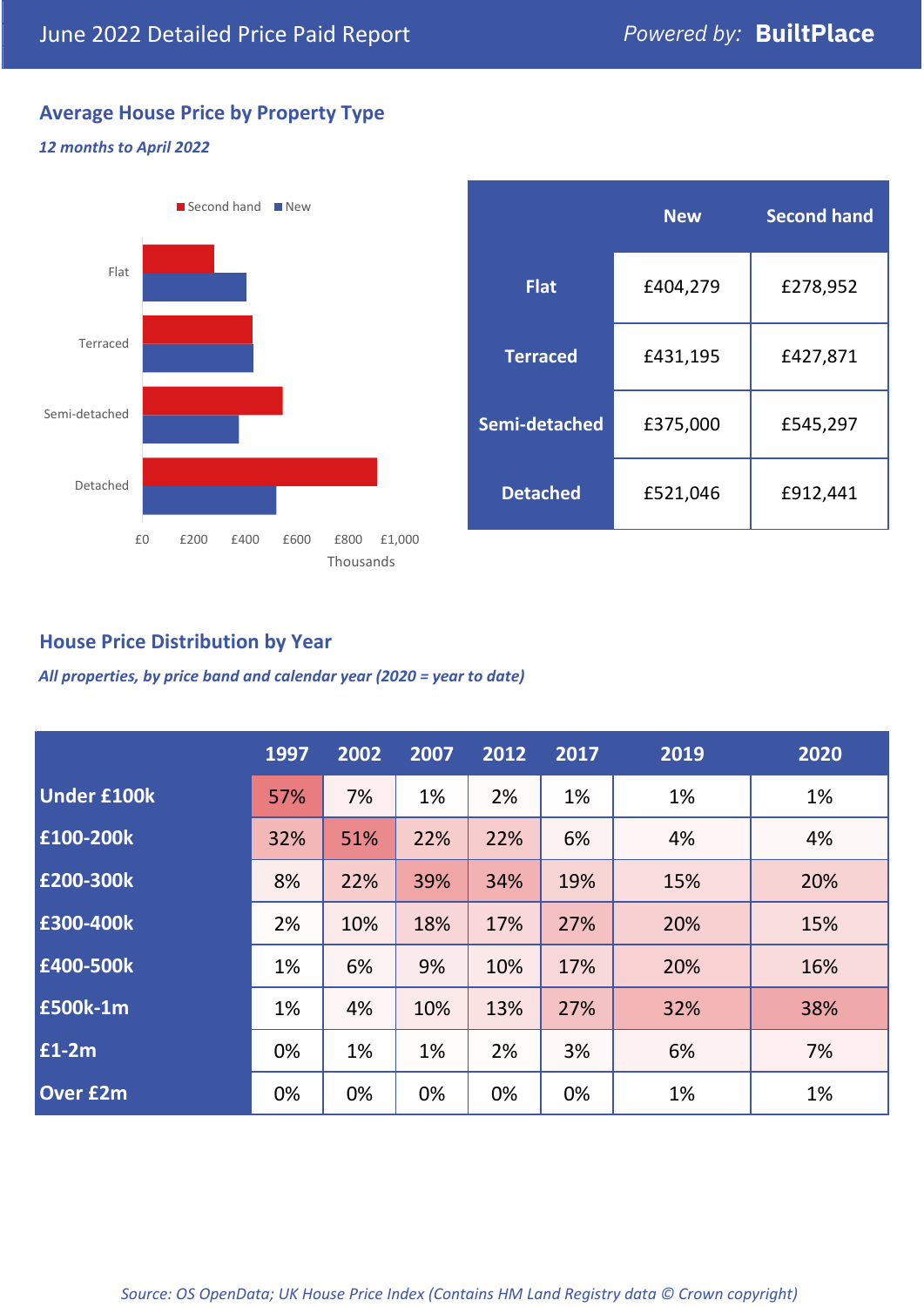# **Transactions (February 2022 data)**

*Annual Transactions, Indexed (2001-05 average = 100)*



There were 2,707 transactions in Reigate and Banstead during the 12 months to February 2022. This is 83% of the average from 2001-05 and suggests activity is below pre-downturn levels.

Transactions in Reigate and Banstead have fallen by 8.4% since 2014, compared to changes of -9.9% for South East and - 7.7% for England.



#### *Cash and New Build Sales as % of Total, by Year*

*Note: The data on this page EXCLUDES transactions identified as transfers under a power of sale/repossessions, buy-to-lets (where they can be identified by a mortgage), and transfers to non-private individuals - i.e. it comprises only Land Registry 'A' data.*